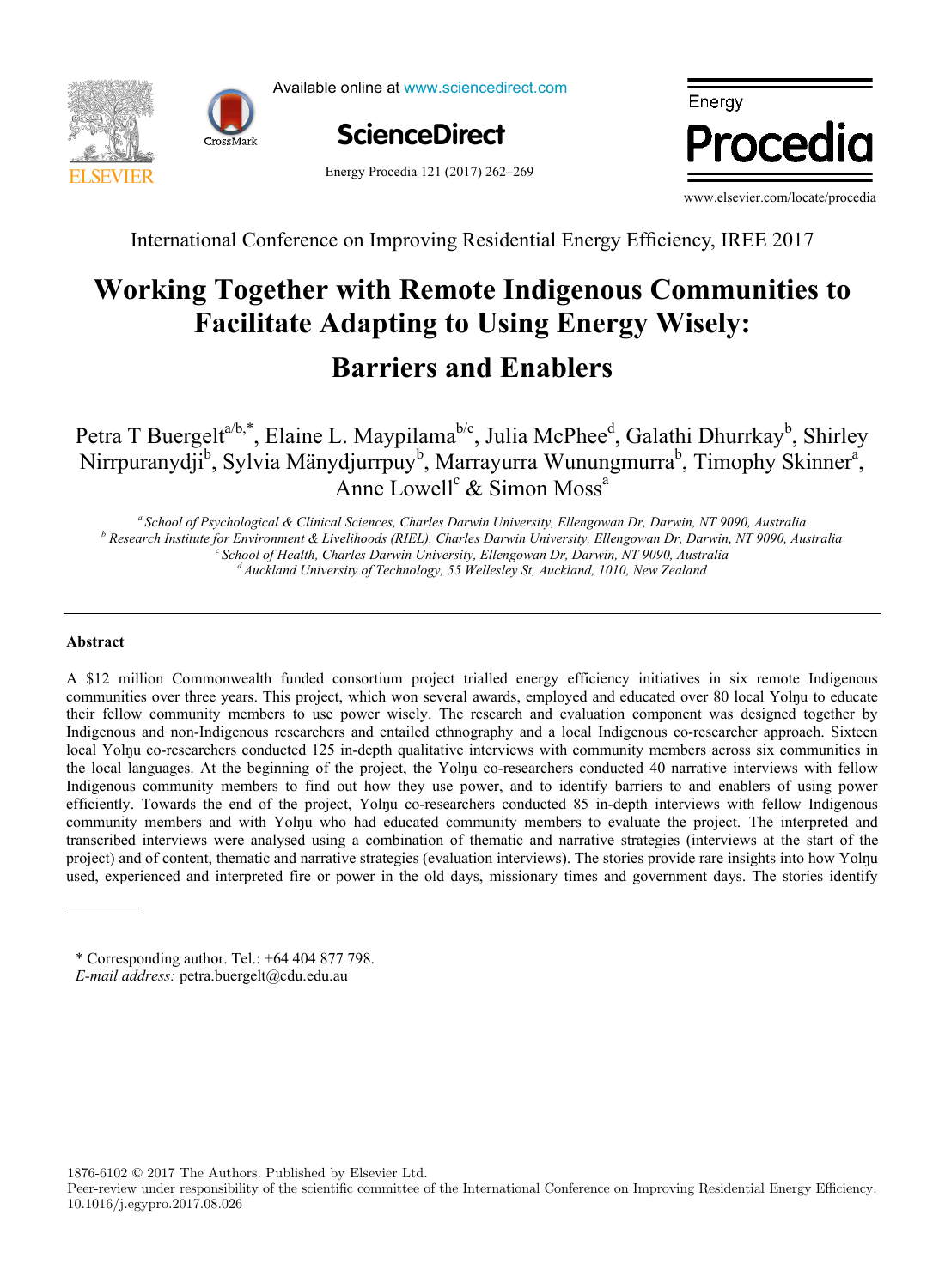barriers to, and enablers of, Indigenous and non-indigenous people working together designing and conducting projects. The stories capture how Yolyu educators and Indigenous community members experienced and interpreted the project—including effective practices, challenges, impediments and recommendations for the future. In this paper, we share the essence of these stories to provide an overview of the key barriers and enablers of Indigenous and non-Indigenous people working together in remote Indigenous communities to use power efficiently. We propose that, for projects with Indigenous people to be effective, non-indigenous partners need to closely and genuinely work together with remote Indigenous communities prior to applying for process. funding and implementing projects as well as throughout the projects. The projects need to employ a long-term and adaptive process.

© 2017 The Authors. Published by Elsevier Ltd.

Peer-review under responsibility of the scientific committee of the International Conference on Improving Residential Energy Efficiency.

Keywords: Energy efficiency; Indigenous communities; Collaboration; Enablers; Barriers *Keywords:* Energy efficiency; Indigenous communities; Collaboration; Enablers; Barriers

#### **1. Introduction**

In Australia, nearly 100,000 Indigenous people live in remote communities in a tropical monsoonal climate consisting of a dry and a wet season [1, 2]. Both seasons are characterized by high temperatures over 30 degrees, but the wet season between November and April is experienced as very hot because of high humidity of up to 80% as compared to the lower humidity during the dry season between May and October [3]. Indigenous Australians in remote communities generally classify as low-income earners because of limited education and employment options in remote communities  $[4]$ .

Power facilitates access to light, cooking and thermal comfort. Indigenous communities are dependent on essential services including power being provided by external providers from government and industry [5]. Ensuring power availability is a constant challenge for Indigenous households. However, the ability to access energy, in turn, influences the frequency and severity of other significant but less obvious interdependent challenges Indigenous communities continue to experience such as loss of traditional knowledges, chronic diseases, mental health issues, employment participation, substance abuse and domestic violence, school attendance and retention rates, and lowered life expectancy [6, 7]. In addition to these challenges, climate change increases the risk that infrastructures, including provisions for power, will be compromised in remote Indigenous communities in Northern Australia [2].

Although households pay for power, because of rising costs of power production and higher costs of providing power in remote Indigenous communities, the provision of power to remote communities tends to be heavily subsidised [5]. Consequently, energy providers are increasingly interested in improving energy efficiency and reducing energy consumption in remote Indigenous communities. Nevertheless, rising electricity and fuel prices create opportunities for Indigenous communities to provide services in monitoring energy; educating the community in energy efficiency; enhancing the energy efficiency of private, community and commercial buildings; supplying renewable energy; and maintaining energy and water infrastructure [5]. Furthermore, new opportunities are emerging for Indigenous communities to (re)build and extend their adaptive capacities based on utilizing their traditional knowledges to utilize the emerging carbon neutral economy and to assist Australia with greenhouse gas emission abatement [6, 10, 11]. These energy related services could not only save energy and carbon but significantly contribute to changing the current detrimental trajectory of Indigenous communities from struggling to thriving by increasing empowerment, self-sufficiency and ecological sustainability, and thus adaptive capacity, of Indigenous communities  $[5, 6, 12]$ .

These issues can only be addressed and these opportunities can only be utilized if Indigenous communities and non-Indigenous agencies (from different authority levels and with different expertise) are sincerely working together. However, being able to genuinely work together seems to have eluded us so far. A \$12 million Commonwealth funded consortium project that trialled energy efficiency initiatives in six remote Indigenous communities in Northern Australia over three years provides some insights into the barriers to, and enablers, of this collaboration.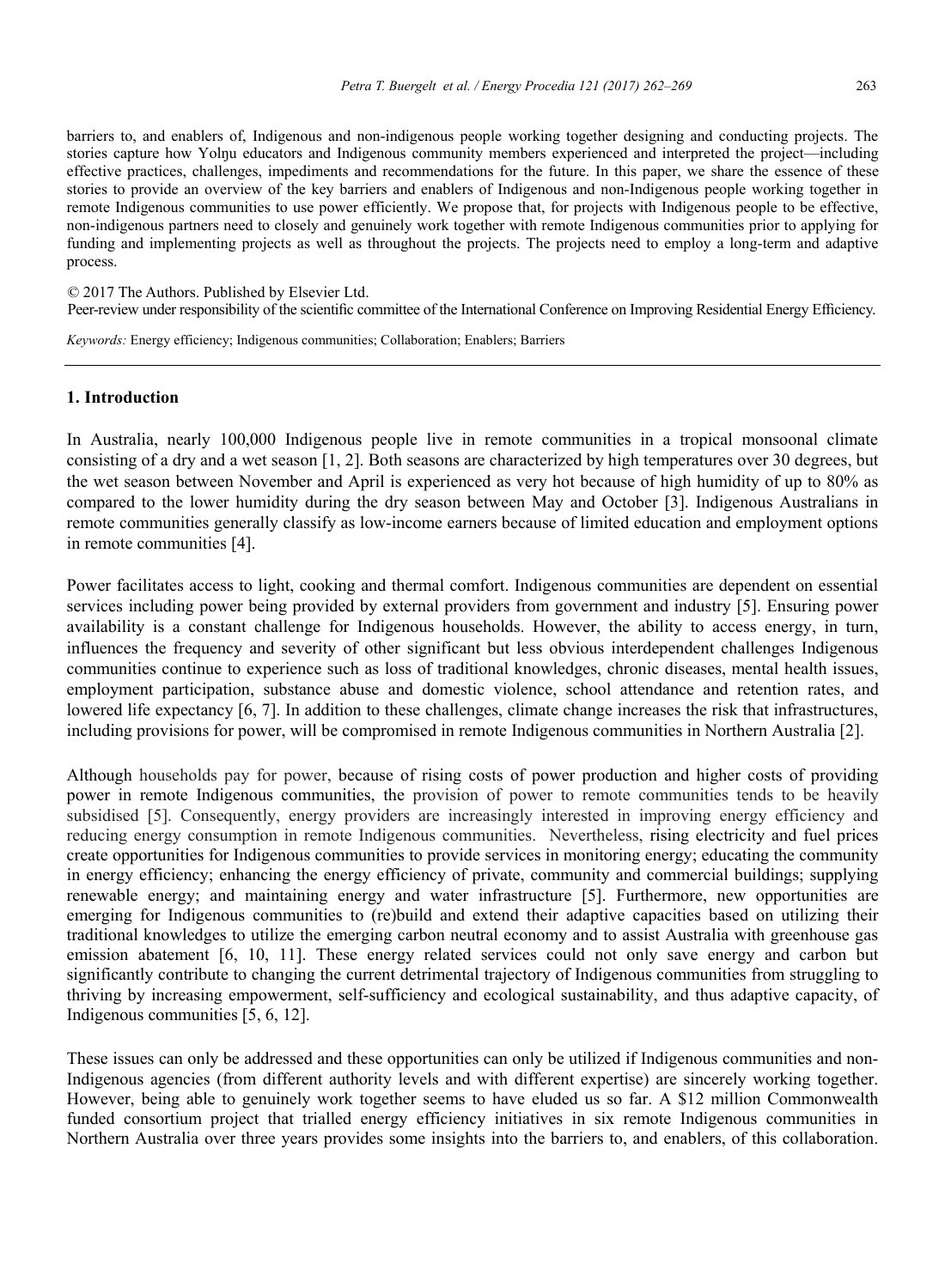The key insights from this project are discussed in this paper. After outlining the research design, the key barriers and enablers are discussed. The paper concludes with key recommendations for Indigenous communities and non-Indigenous agencies working together to enable and assist Indigenous communities to adapt to using energy wisely.

#### **2. Project and Research Design: Working Together With Local Yolŋu**

To trial energy efficiency education and technologies tailored to Indigenous communities in Northern Australia, this project employed and educated over 80 local Yolnu across six communities to educate their fellow community members about using power wisely. To evaluate the project design and implementation, the project also included a research and evaluation component. This component was designed together by Indigenous and non-Indigenous researchers, resulting in an ecological community-based participatory action research design that utilized qualitative and quantitative research approaches in a multiple methods design [13, 14, 15, 16], and that utilized an Indigenous co-research approach for the qualitative component. The research team employed and worked together with an experienced Yolnu researcher as a lead Yolnu co-researcher, a Yolnu interpreter proficient in the various Indigenous languages spoken in the participating communities, and local Yolnu co-researchers in each community.

Over three months, spread across a year, the lead Indigenous and the principal non-Indigenous researcher conducted participant observation in the communities. During this time, they identified and educated 16 local Yolŋu coresearchers to interview their fellow community members in their local languages at the beginning of the project and towards the end of the project. At the beginning of the project, the Yolnu co-researchers conducted 40 narrative interviews with fellow Indigenous community members to find out how they use power, and to identify barriers to and enablers of using power efficiently. Narrative interviews allow accessing the complexity of personal and contextual factors that influence energy usage and how these factors interact over time [17, 18]. Given that Yolnu culture is an oral culture, using narratives values and matches the cultural practices of Yolŋu. This alignment enhanced engagement and facilitated disclosure. Towards the end of the project, Yolnu co-researchers conducted 85 in-depth interviews with fellow Indigenous community members and with Yolŋu who had educated community members to evaluate the project. The interviews combined semi-structured and narrative interview types. In the semi-structured interview, the co-researchers followed an interview guide with questions that covered the topics the consortia wanted to have answered. In the narrative parts of the interview, the co-researchers provided space for Yolnu to express the stories they wanted to feed back to the consortia. In total, the Yolnu co-researchers conducted 125 depth qualitative interviews with community members across 6 communities in the local Indigenous languages.

The recorded interviews were interpreted by a trained Indigenous interpreter and fully transcribed. The pre-project interviews were analysed using a combination of thematic and narrative analysis [18, 19]. We used thematic analysis to derive the sailient themes regarding experiences, interpretations and actions/interactions directly from the interview data. We employed narrative analysis to sequentially reconstruct the experiences, interpretations and actions/interactions in the form of a narrative to identify processes and linkages. The evaluation interviews were analysed using a combination of content, thematic and narrative analysis [18, 19]. For the content analysis, we developed and used a coding frame that covered the evaluation topics that were of interest to the project team and consortium. To allow the evaluation topics that were of interest to the Yolŋu to emerge from the data, we utilized thematic analysis. To temporarily reconstruct the experiences, interpretations and actions/interactions in accordance with the project process, and to identify processes and linkages between them throughout the course of the project, we made use of narrative analysis.

# **3. The Project from the perspective of Indigenous People**

This culturally appropriate research design provided the space for Yolŋu to share their true and full stories. The stories provide rare insights into how Yolnu experienced and interpreted fire/power and water in the old days, during missionary times, and during government days. The stories identify barriers to, and enablers of, Indigenous and non-Indigenous people working together designing, conducting and evaluating projects. The stories capture how Yolnu educators and households experienced and interpreted the project – what they felt worked, what was challenging or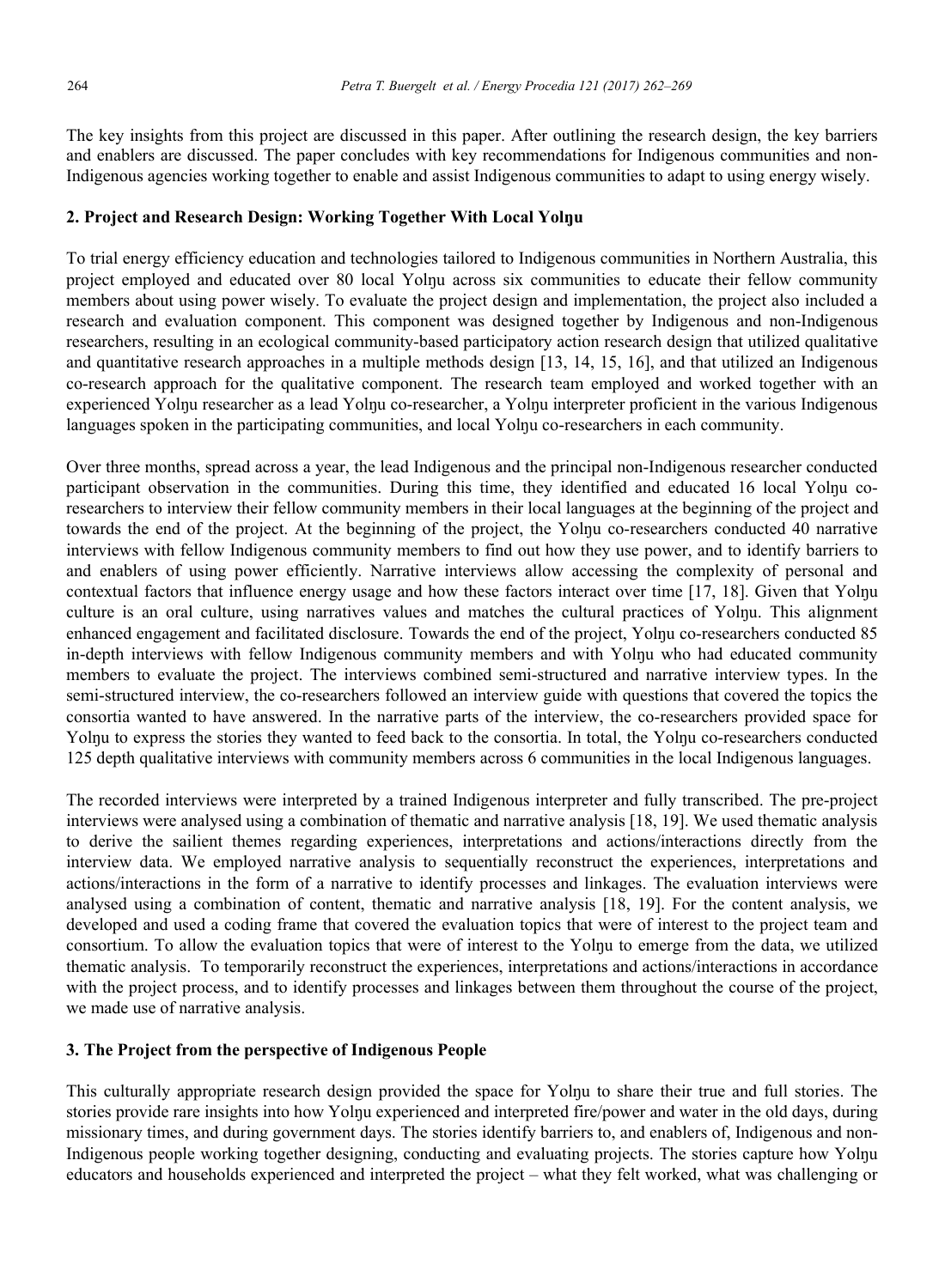hard, and what they believe is needed for future projects to work better. We share the essence of these stories to provide an overview of the key barriers and enablers of Indigenous and non-Indigenous people working together in remote Indigenous communities. Combined, the findings explore how psychological, historical, natural, structural, cultural, societal, spiritual, economic, and political factors on Indigenous and non-Indigenous sides interact to hinder or facilitate collaboration. The stories present the Indigenous perspective of the project. That is, the stories provide insights into how Indigenous people living in the communities in which the project was conducted experienced and perceived the project. Subjective perspectives are important as the way people subjectively perceive and interpret reality influences how they will act and interact [20].

#### *3.1. Barriers of Indigenous and non-Indigenous People Working Together*

Taken together, the narratives collected at the beginning of the project in the various communities identified several barriers that impede the ability of Yolnu to utilise modern day power wisely. Specifically, the key issue in Indigenous communities—overcrowding, combined with the welfare system, high unemployment and chronic disease—create dependencies that hinder Yolnu using from power efficiently and paying for power cards<sup>†</sup>. Widespread perceptions of oppression and inequality since colonalisation create resistance and mistrust. Non-Indigenous Australians not listening and not working in genuine partnership with Yolŋu further contribute to resistance and mistrust. Constant changes in policies, governance structures and programs as well as imposition of policies, structures and programs without sincere consultation or justification preclude Yolŋu from learning and understanding non-Indigenous ways. The strongest barrier to effective use of power that emerged from the analysis of the interviews across all six communities was the perception that non-Indigenous people are only sharing their knowledge but are ignoring existing traditional ancestral Yolnu knowledges and cultural practices regarding fire and education. As a result, according to the participants, Western education is largely ineffective, provoking confusion and mistrust among Yolŋu.

The analysis of the evaluation interviews towards the end of the project suggests that, although the project represents an excellent start in being more culturally appropriate, respectful and responsive, several project features limited the success of the project. The key issues that limited the effectivness of the project included:

- being initiated by government agencies to fulfill the needs and interests of non-Indigenous Australians (topdown project)
- being short-term
- focusing on only one problem the community experiences
- focusing on the power consumption of individual Yolnu, the barriers individuals are facing, and changing their individual behaviours in ways that non-Indigenous people believe are wise
- not considering the maintainance of technologies and retrofits provided
- insufficiently indentifying individual and social barriers and neglecting identifying inherent strengths before designing the project
- developing the education stories and devices in isolation and passing them on over four generations
- approaching and educating commonly only the principal tenant
- insufficiently testing the education stories and devices in one initial community

Critically, Yolnu educators and householders emphasised repeatedly that the project was too short for Yolnu to fully understand how to use power wisely, to afford comprehensive and long-lasting behaviour change, and to educate all community members. From their perspective the education had only just begun. The educators observed that many

 $\dagger$  Indigenous people living in remote communities in Arnhem Land pay their power via pre-paid power cards that are inserted into an electricity meter installed on the outside of each house. The value of the card is credited to the meter. If the meter runs out of credit, the power is disconnected.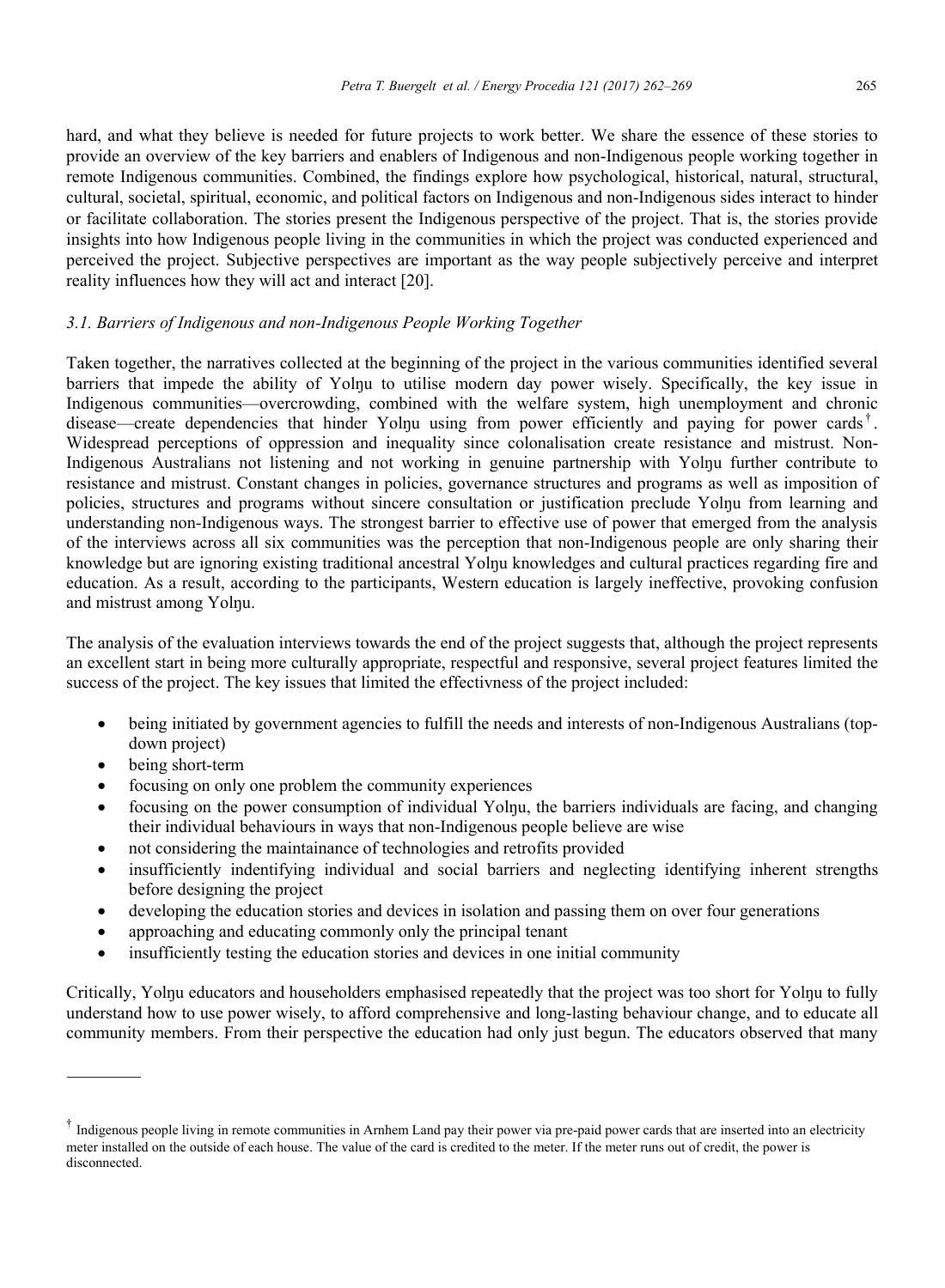Yolŋu do not understand the power and water stories yet and are confused, and that many Yolŋu still need assistance with using power and water wisely. Many educators also shared that only when the project is ending that many more Yolnu in their communities are becoming interested and wanting to know more about using power efficiently. Several educators and householders indicated that many Yolnu households do not yet have technologies and retrofits provided by the project and are waiting for the devices to be installed<sup>‡</sup>. Several educators and housheolders are concerned that the power story will die and Yolnu will forget what they have been learning because the education is not being continued and reinforced.

The analysis of the data shows that many Yolnu educators expressed their pain, sadness, anger, dissatisfaction and disappointment that the project was ending. Some of the once excited, proud, and confident Yolnu educators became even ashamed. The educators felt that they are letting their communities down because they experience that many of their fellow community members still do not undertand, have not received the education yet, and are forgetting the power stories and are reverting to how they used power before the project. They are deeply concerned that the project ending will contribute to their communities drifting back into experiencing more of the problems which are commonly experienced in remote Indigenous communities.

# *3.2. Enablers of Indigenous and non-Indigenous People Working Together*

The analysis of the interviews with Yolnu across the six communities identified and clarified many enablers that represent strength and resources. If they would be utilized, these strength and resources could empower Yolnu to use power more efficiently. The analysis of the data indicates that fire was, and still is, perceived as one essential element for survival. Thus, fire was traditionally highly respected, cared for and protected. Traditional Yolnu cosmology, knowledges and cultural practices, particularly those pertaining to fire, resulting in Yolŋu being intimately and reciprocally connected with the land and natural environment, and feeling responsible for caring for nature. This connection and feeling responsibility for caring for nature could be utilised to inspire and motivate Yolnu to use power more efficiently.

Yolnu educators across the communities reported that many Yolnu still know, understand, use, and prefer ancestral ways of using fire. For instance, many Yolnu living in remote communities are using fire rather than stoves to cook, sit outside in shaded areas rather than using air conditioning and sleep outside the house instead of using air conditioning or heaters. During the cooler dry season, Yolnu often sleep around the fire. As a result, Yolnu already use only a relatively small amount of power compared to the power usage in major urban cities in Northern Australia (29.91 kWh per day). During the interviews, many older Yolŋu frequently expressed a strong desire to return to their ancestral ways more fully. These findings suggest that facilitating Yolnu using the ancestral ways of living without power more fully would increase energy efficiency while fulfilling a need and desire in Yolnu.

The highly sophisticated kinship system and the practice of reciprocity among kin emerged from the data analysis as other key enablers of energy efficiency. The kinship system connects much larger numbers of people than in Western societies and reciprocity obligates kin to engage in reciprocal giving and receiving [21, 22]. The participants shared many stories of the kinship system and of reciprocity operating in their communities. Community members look after each other and help each other staying connected to power by sharing ways of saving power or lending power cards to other community members. This finding points to the great value of the kinship system and reciprocity for the dissemination of power education. The practice of reciprocity being designed to maintain harmony among and between nature and humans [21, 22] further reiterates the finding that linking the education stories to nature would hold a great potential to motivate Yolnu to change those behaviours that waste power. The data indicating that knowledge and education strategies used in Aboriginal culture are highly sophisticated is supported by the literature [21, 22]. This finding suggests that acquiring and utilizing existing knowledge relevant to Yolnu using power more wisely and traditional education strategies would not only be

<sup>&</sup>lt;sup>‡</sup> To evaluate the effectiveness of the technologies and retrofits, the project did not provide the technologies and retrofits to all households in a community to have a control group to assess against.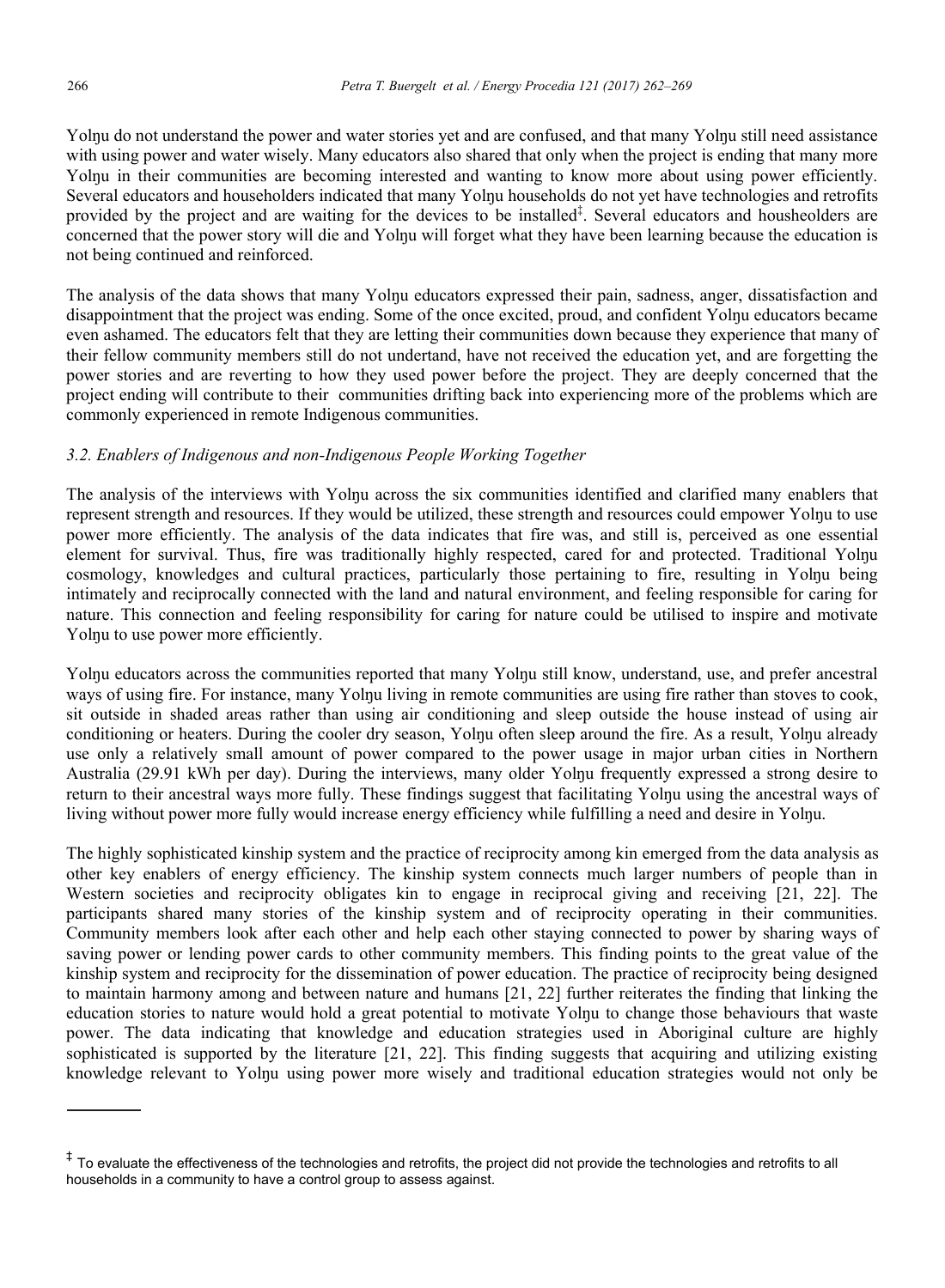culturally respectful but also increase the effectiveness of the energy efficiency education. In their accounts, many participants emphasised that Yolnu want to work together with non-Indigenous Australians and want to better know and understand the deep power and water stories. This willingness to work together and learn opens the door to working together to increase energy efficiency.

The analysis of the evalution interviews revealed that, from the perspective of Yolŋu, the project was well-needed, helpful and useful. In contrast to most projects conducted in Indigenous communities, many participating Yolnu agreed that the project addressed a need of the communities and often conducted the project in ways that were culturally appropriate, respectful, and responsive. Importantly, Yolŋu commonly regarded this project as the first project they experienced in which Yolnu and non-Indigenous people have worked well together in several respects. In particular, the analysis suggest that the following key practices increased the effectivenss of this project:

- employing and educating local Yolnu as educators to educate their communities about power
- Yolnu educators being educated in Yolnu languages
- Yolnu educators working as a team under the supervision of Yolnu or non-Indigenous community members and non-Indigenous people supporting the Yolnu teams throughout the project
- non-Indigenous people supporting Yolnu to assume the lead in their communities
- non-Indigeous people repeatedly returning to the communities to support and respond to the needs and ideas of the Yolnu educators and their communities
- Yolnu educators educating fellow community members in local Yolnu languages

The comparison of the analysis of the pre-project and evaluation data indicates that these project features started addressing fundamental barriers identified in the 'pre'-project interviews most importantly that non-Indigenous people never explained Western knowledges or explained the knowledges in ways that Yolnu could relate to and understand. The analysis shows that the collaboration and education empowered Yolnu, facilitating trust, credibility and understanding. Many Yolnu educators and householders perceived the project as culturally appropriate and, thus, increasingly trusted the project and supported the project by participating. As a result of the project, according to the participant accounts, more Yolnu have acquired a better understanding of how to use power more wisely, are becoming interested and want to know more about power, and are using power more efficiently.

# **4. Discussion**

In essence, the findings show that for projects with Indigenous people to be effective, non-indigenous agencies need to closely and genuinely work together with remote Indigenous communities prior to applying for funding and implementing projects as well as throughout the project. The projects need to employ a long-term and adaptive process, and need to fulfill the needs and interests of both indigenous communities and non-Indigenous society. The key barriers identified need to be addressed and resolved; the key enablers indicate opportunities for faciliating efficient energy use that need to be faciliatated and strengthened.

The findings suggest that employing and educating a team of local Indigenous community members as educators to educate their fellow community members in the local Yolnu languages, and that ensuring that non-Indigenous people repeatedly visit the communities and facilitate Yolnu educators leading the education in their communities, are vital to the success of projects with remote Indigenous communities. In addition, the following specific strategies emerged from the findings as critical keys to enhancing the effectivenss of projects with remote Indigenous communities in culturally appropriate, respectful and responsive ways:

- work together with elders
- employ a long-term approach with flexible milestones
- consider the context in which Indigenous people live that influence their power usage (e.g. stores selling inefficient appliances, security lights using high voltage blubs and having no sensor; house design inappropriate for living in the tropics and increasing power usage; lack of Indigenous maintainance personell)
- partner with existing relevant local Indigenous and non-Indigenous resources (e.g., electricians, plumbers, store managers, rangers)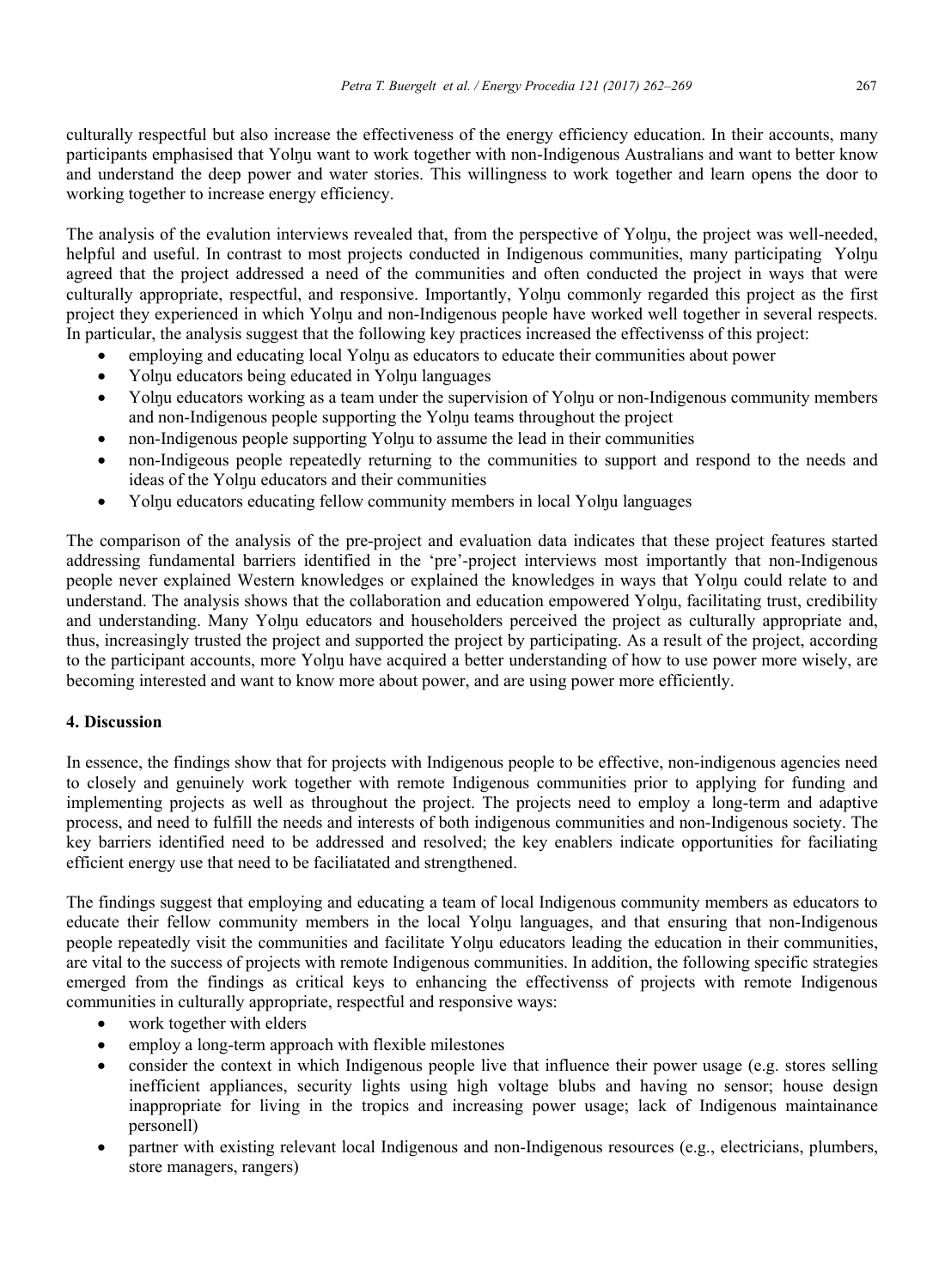- consider power usage by non-Indigenous service providers (e.g., police, schools, clinic) and by non-Indigenous people living in communities
- consider holistically existing problems and strengths inherent in the communities
- have Indigenous and non-Indigenous researchers working together to identify and clarify the psychsocial barriers and enablers in-depth before designing the project using culturally appropriate research approaches
- have Indigenous communities and non-Indigenous agencies design together pathways for addressing barriers and facilitating enablers identified
- consult non-Indigenous community members especially those working in the topic area (e.g., power and water: electicians and plumbers)
- facilitate Indigenous people using their ancestral ways
- provide the deep, true and full stories about reasons for the project, and about the need to use power efficiently
- focus on education rather than devices and granting sufficient time for the education
- use two-way education simultaneously non-Indigenous people learn from Indigenous people about their knowledges and Indigenous people learn from non-Indigenous people about Western knowledges
- develop education and education resources together with the communities (especially elders, organisations specialising in developing and implementing resources that bridge the different worldviews (e.g., Aboriginal Resource Development Service (ARDS)), relevant trades people)
- comprehensively test education stories and devices, and getting honest feedback from indigenous and non-Indigenous community members in one community before rolling out in other communities
- address existing confusions, misunderstandings and gaps in understanding at the start of the education
- providing the foundation stories, linking the education to Indigenous knowledges and to caring for land/country, and providing budgeting education
- use traditional education approaches
- educate the entire household and children at school
- incorporate education into school curriculum
- educate the household in the afternoons, evenings and/or weekends
- utilize Indigenous radio
- offer devices to all community members and consider long-term maintainance of devices
- employ local Indigenous community members on an on-going basis as educators

Facilitating Indigenous communities and non-Indigenous agencies effectively working together in partnership to create long-term holistic projects that are tailored to particular communities would require substantial changes to current state, territory and federal government funding and programme development strategies. Implementing these key overarching recommendations would necessitate bi-partisan support at a territory and federal government level. Associated government departments would be required to collaborate across departmental portfolios and budgets. Funding would need to be adaptive, such as two phase-projects or flexible milestones, and sustainable in the longterm. Research and evaluation would need to comprise quantiative and qualitative components. Quantiative research will allow projects to identify changes in power consumption. Qualitative research will enable projects to access in culturally and ethically appropriate ways the lived experience of Indigenous people using power and participating in projects to identify and understand the current ways of power usage, the network of individual and contextual barriers and enablers that influence power usage, and the ways in which the project worked and did not work throughout and after the project [23]. Interestingly, many of the key general recommendations we provide have been suggested for decades [24-28]. We hope that with our research providing practical specific recommendations we can contribute to remote Indigenous communities and non-Indigenous agencies genuinely collaborating.

# **Acknowledgement**

We extend our heartfelt gratitude to the Yolnu co-researchers and the Yolnu community members in the six remote Indigenous communities. It has been a great honour and privilege to work with you and to learn from you. We greatly appreciate you trusting us, being open and willing to generously share your stories and to allow us to